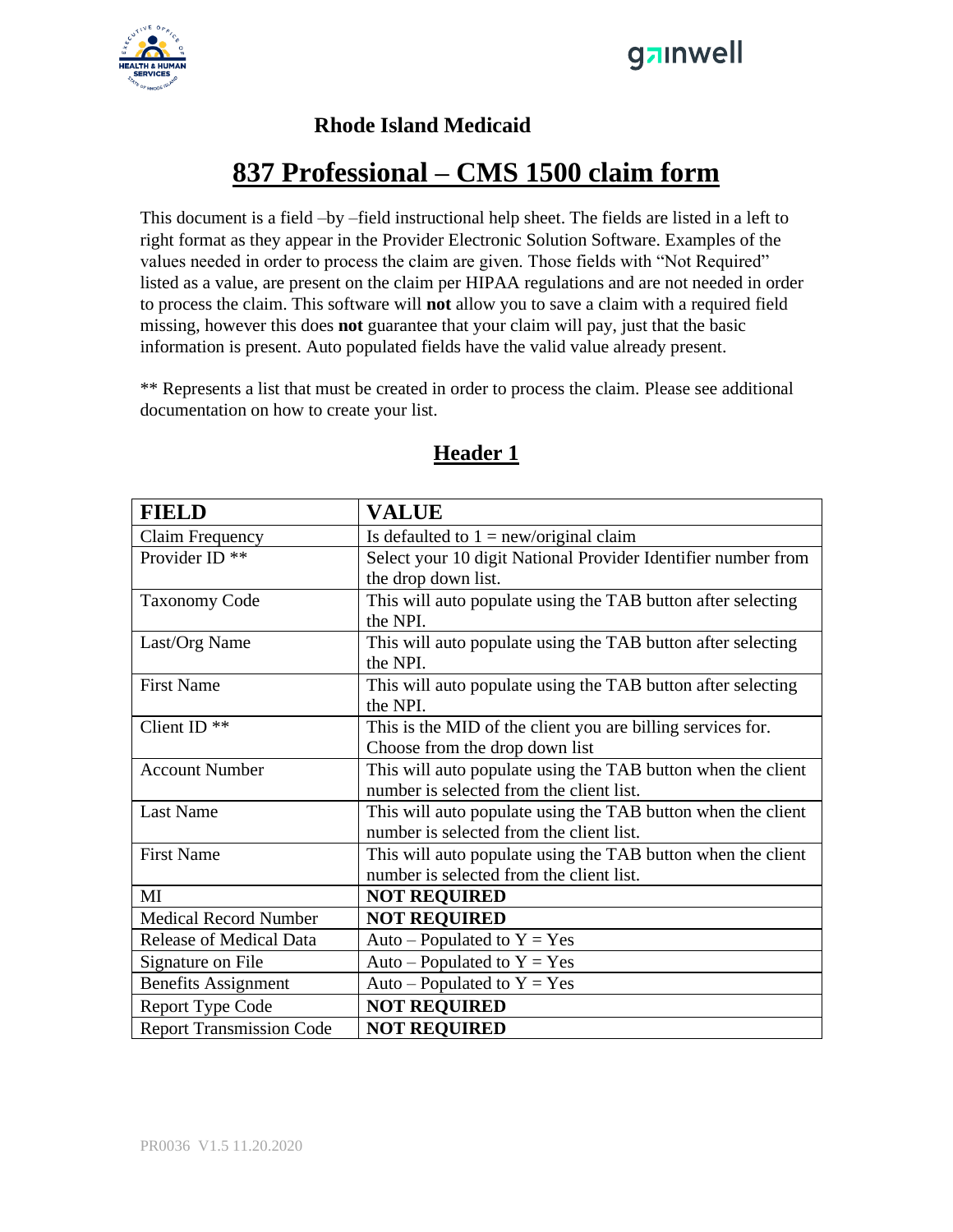

## ganwell

## **Header 2**

| <b>FIELDS</b>                   | <b>VALUE</b>                                                                                                                                                                                                                                                                                                                         |
|---------------------------------|--------------------------------------------------------------------------------------------------------------------------------------------------------------------------------------------------------------------------------------------------------------------------------------------------------------------------------------|
| Qualifier                       | Select appropriate Diagnosis Qualifier either ICD-9 or<br>$ICD-10$                                                                                                                                                                                                                                                                   |
| Diagnosis Code                  | Enter the ICD-9 or ICD-10 code describing the conditions for<br>which you are treating the client i.e. 010019 Pre-existing<br>essential hypertension complicating pregnancy,<br>unspecified trimester. These can be acquired from the<br>clients Primary Care Physician or your medical records and<br>are based on date of service. |
| Referring Provider**            | Required for the following: Independent Radiology,                                                                                                                                                                                                                                                                                   |
| SSN/Tax Id                      | Independent Labs, DME, and Chiropractor.                                                                                                                                                                                                                                                                                             |
| Provider Id                     | This information will be auto populated when the provider<br>number is selected from the Other Provider list and then you<br>hit the tab button on your keyboard                                                                                                                                                                     |
| Last/Org Name                   | This information will be auto populated when the provider<br>number is selected from the Other Provider list and then you<br>hit the tab button on your keyboard                                                                                                                                                                     |
| <b>First Name</b>               | This information will be auto populated when the provider<br>number is selected from the Other Provider list and then you<br>hit the tab button on your keyboard                                                                                                                                                                     |
| MI                              | <b>NOT REQUIRED</b>                                                                                                                                                                                                                                                                                                                  |
| <b>PLACE OF SERVICE</b>         | <b>NOT REQUIRED ON HEADER 2.</b>                                                                                                                                                                                                                                                                                                     |
| <b>Onset of Current Illness</b> | <b>NOT REQUIRED</b>                                                                                                                                                                                                                                                                                                                  |
| Date                            |                                                                                                                                                                                                                                                                                                                                      |
| Special Program Code            | <b>NOT REQUIRED</b>                                                                                                                                                                                                                                                                                                                  |
| <b>Admission Date</b>           | <b>NOT REQUIRED</b>                                                                                                                                                                                                                                                                                                                  |
| <b>EPSDT</b> Referral           | <b>NOT REQUIRED</b>                                                                                                                                                                                                                                                                                                                  |

## **Header 3**

| <b>FIELDS</b>                  | <b>VALUE</b>                                                 |
|--------------------------------|--------------------------------------------------------------|
| <b>Accident Related Causes</b> | Not Required unless treatment is a result of an accident. If |
|                                | that is the case choose the most appropriate value from the  |
|                                | drop down lists.                                             |
| Date                           | Required if Accident Related Causes is entered               |
| <b>State</b>                   | Required if Accident Related Causes is entered               |
| Country                        | Required is Accident Related Causes is entered               |
| <b>Transport Reason Code</b>   | Not Required unless you are an Ambulance Provider            |
| <b>Transport Distance</b>      | Not Required unless you are an Ambulance Provider            |
| Patient Weight                 | Not Required unless you are an Ambulance Provider            |
| <b>Condition Codes</b>         | Not Required unless you are an Ambulance Provider            |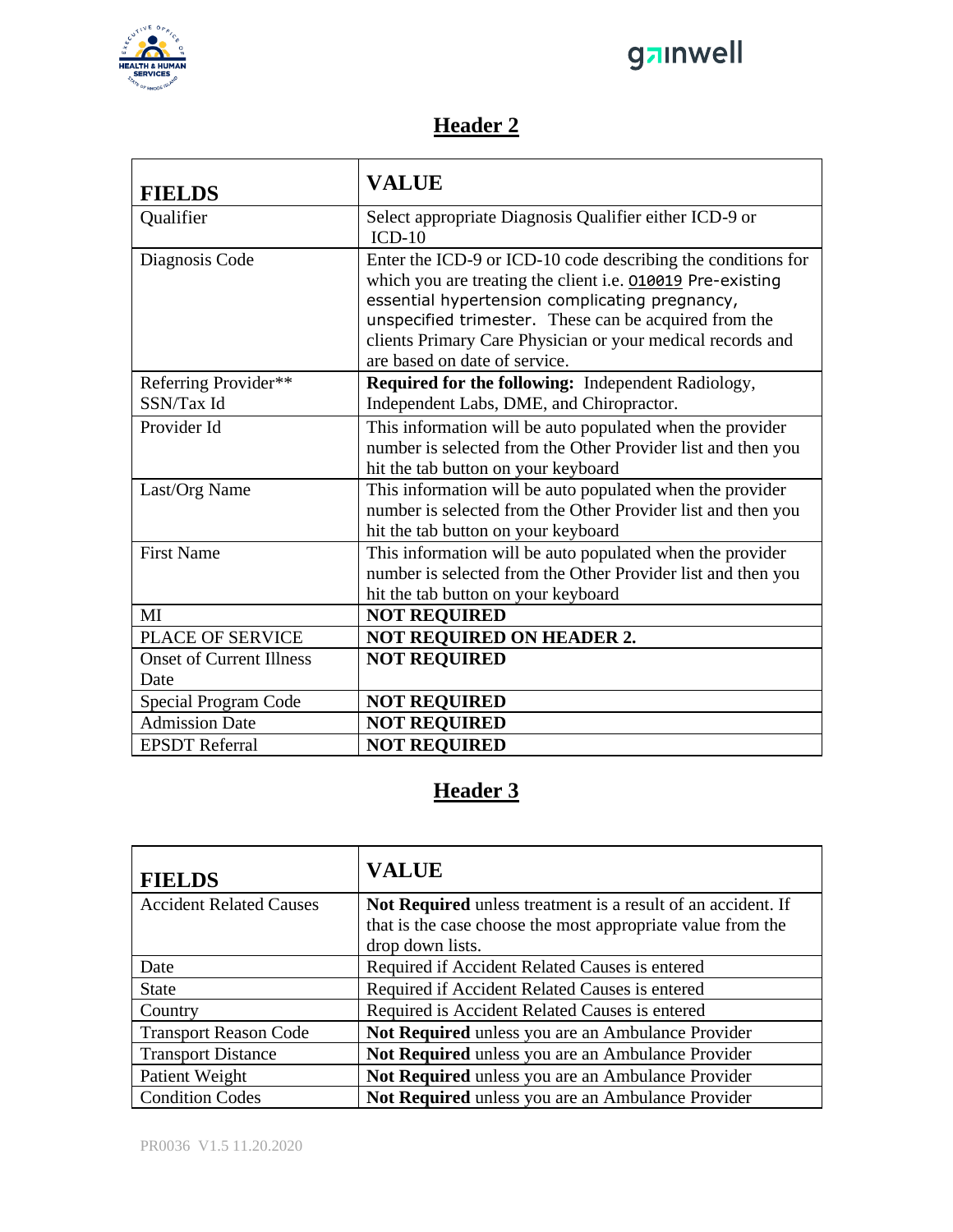



| <b>FIELDS</b>             | <b>VALUE</b>                                                                                                                                                                                                                                                                                                                                                                                                                            |
|---------------------------|-----------------------------------------------------------------------------------------------------------------------------------------------------------------------------------------------------------------------------------------------------------------------------------------------------------------------------------------------------------------------------------------------------------------------------------------|
| Round Trip Purpose        | Not Required unless you are an Ambulance Provider                                                                                                                                                                                                                                                                                                                                                                                       |
| <b>Rendering Provider</b> | Not required unless you are a group. In which case this is<br>the provider within your group that PERFORMED the<br>services. The information will be auto populated when the<br>NPI provider number is selected from the Provider List and<br>then you hit the tab button on your keyboard. Required only<br>if you do not use the rendering in the SRV2. If this NPI is<br>equal to NPI at SRV2, the claim will reject for compliance. |
| Rendering Taxonomy Code   | If NPI is used this will auto populate from the Provider List                                                                                                                                                                                                                                                                                                                                                                           |
| Last/Org Name             | This will auto populate from the Provider List.                                                                                                                                                                                                                                                                                                                                                                                         |
| <b>First Name</b>         | This will auto populate from the Provider List.                                                                                                                                                                                                                                                                                                                                                                                         |
| Other Insurance Indicator | This is auto populated to $N = No$ . This may be changed to Y<br>$=$ yes if billing Medical Assistance as a secondary $*$ please<br>see Billing Other Insurance" directions for further instructions<br>when billing secondary claims.                                                                                                                                                                                                  |

## **SRV 1**

| <b>FIELDS</b>                | <b>VALUE</b>                                                                                                                                                                                                                       |
|------------------------------|------------------------------------------------------------------------------------------------------------------------------------------------------------------------------------------------------------------------------------|
| From DOS                     | The date you began treating the client                                                                                                                                                                                             |
| To DOS                       | The date you stopped treating the client                                                                                                                                                                                           |
| <b>Place of Service</b>      | <b>REQUIRED</b> . Please select from the drop down list.                                                                                                                                                                           |
| Procedure                    | This is the service you are billing for (i.e. CPT, HCPC or<br>local code). If J Code is used, please enter Y in the NDC<br>indicator field.                                                                                        |
| Modifiers                    | Use if applicable                                                                                                                                                                                                                  |
| <b>Billed Amount</b>         | The total dollar amount you are charging for the service                                                                                                                                                                           |
| Diagnosis Pointer            | This is related Diagnosis associated with this procedure.<br>Example if you have three diagnoses for this client and the<br>procedure you are billing for relates to the second condition<br>the Ptr. will be 2. Refer to header 2 |
| Units                        | The number of times you performed the procedure                                                                                                                                                                                    |
| <b>Basic Unit of Measure</b> | Auto populated to $UN = Units$                                                                                                                                                                                                     |
| <b>EPSDT</b>                 | Auto populated to $N = No$                                                                                                                                                                                                         |
| <b>NDC</b> Indicator         | Auto populated to N=No. If J Code is used in Procedure<br>field, change indicator to $Y = Yes$ , and enter NDC number in<br>new NDC tab.                                                                                           |
| <b>CLIA Number</b>           | <b>NOT REQUIRED</b>                                                                                                                                                                                                                |
| Emergency Ind.               | <b>NOT REQUIRED</b>                                                                                                                                                                                                                |
| <b>Family Planning</b>       | <b>NOT REQUIRED</b>                                                                                                                                                                                                                |